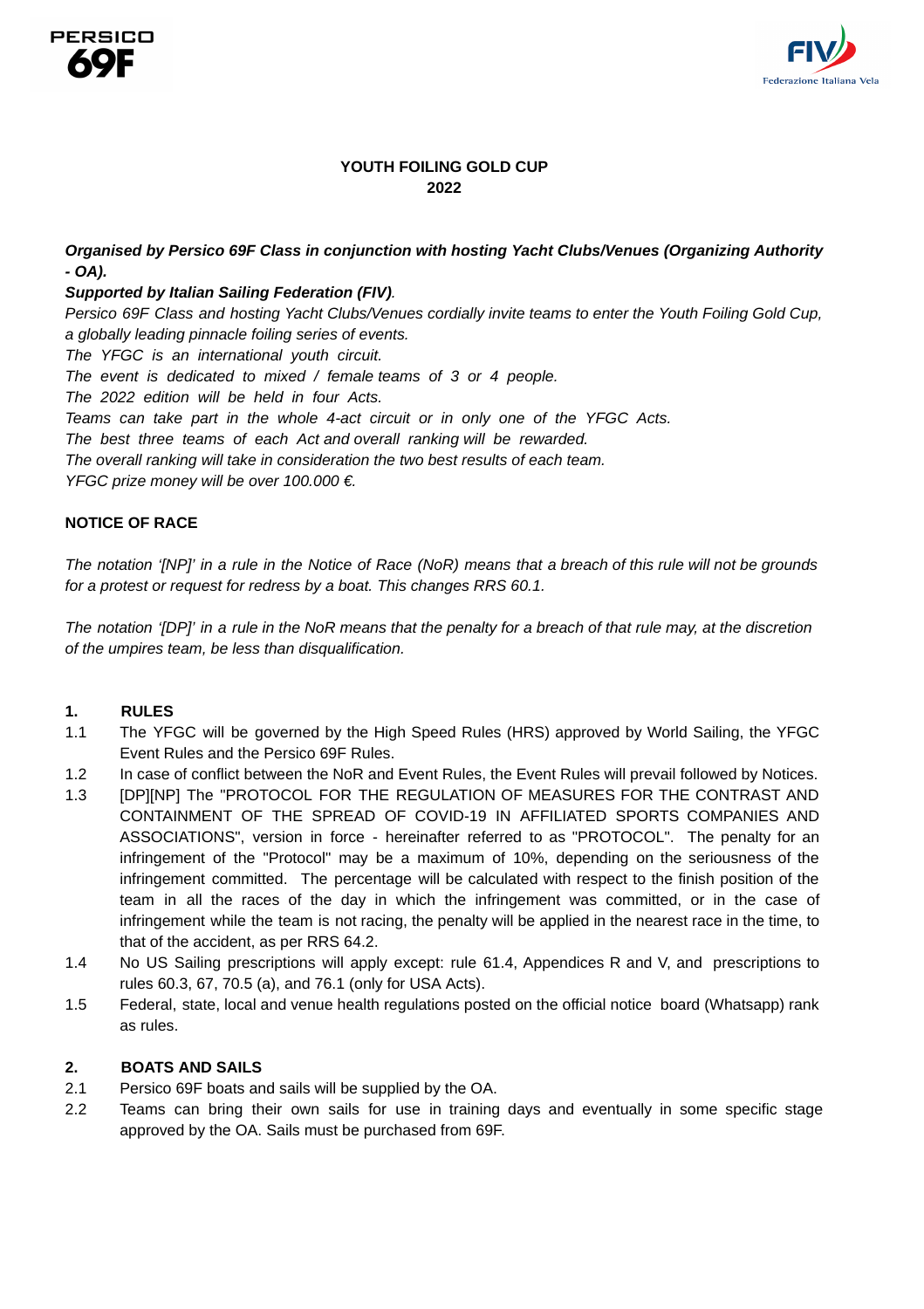



## **3. ADVERTISING**

Teams may be required to display advertising chosen and supplied by the OA. If this rule is broken, World Sailing Regulation 20.9.2 applies. [NP][DP]

# **4. ELIGIBILITY AND ENTRY**

- 4.1 The event is open to teams that represent a yacht club or are clearly identified with one country.
- 4.2 Crew members don't have to be members of the yacht or sailing club they are representing.
- 4.3 The target number of teams is eight with entry on a first come, first served basis. It is at the discretion of the OA to accept additional teams.
- 4.4 Teams shall consist of 3 or 4 crew members of mixed gender and shall race with both genders or all females on board. No more than 3 members shall position their body simultaneously on the racks.
- 4.5 Changes of members on board and number of members is permitted every race. Crew changes between Acts are permitted.
- 4.6 All crew members must be born before 01.01.2006 and after 01.01.1996.
- One team member could be out of age limitations by 180 days.
- 4.7 No crew weight restrictions will apply.
- 4.8 All competitors must comply with the rules of their National Authorities.
- 4.9 All skippers (one for each team) must be regular members of the Persico 69F Class with 2022 payd fee (50 €).
- 4.10 Eligible teams may enter by completing the entry form available at [this](https://www.dropbox.com/sh/zt1b9hfhbgn2jii/AAC71D8ZiiHMZ_YNrESMwrXna?dl=0) link on or before:

Act 1: 15.01.2022 Act 2: 16.04.2022 Act 3: 11.06.2022 Act 4: 08.07.2022

All teams which participated in the previous Act will be given priority slots for the following event.

### **5. FEES**

5.1 The entry fee of each Act will be  $\epsilon$  5.000 per team and shall be paid upon entry.

Payment shall be made to:

Act 1: 15.01.2022 Act 2: 16.04.2022 Act 3: 11.06.2022 Act 4: 08.07.2022

- 5.2 The entry fee will be repaid in full if for any reason the Act is cancelled by the OA.
- 5.3 The entry fee will not be refunded if a team decides to cancel their entry.
- 5.4 The Act's entry fee includes:
	- · warm-up series;
		- · qualification and KO series;
		- · finals;
		- · a voice communication device;
		- · Persico 69F ready to sail, sails and Sailmon Max.

# **6. EVENT FORMAT**

- 6.1 WARM-UP SERIES the teams enrolled take part in a 2-days Warm Up event.
	- QUALIFICATION AND KO SERIES the teams compete in 3-days fleet races using a scoreboard with knockout system to be qualified for the finals.

FINALS - the best six teams will compete in 2-days fleet races to determine the Act ranking.

6.2 The OA can modify this format at any time to ensure the completion of the Act based on weather conditions.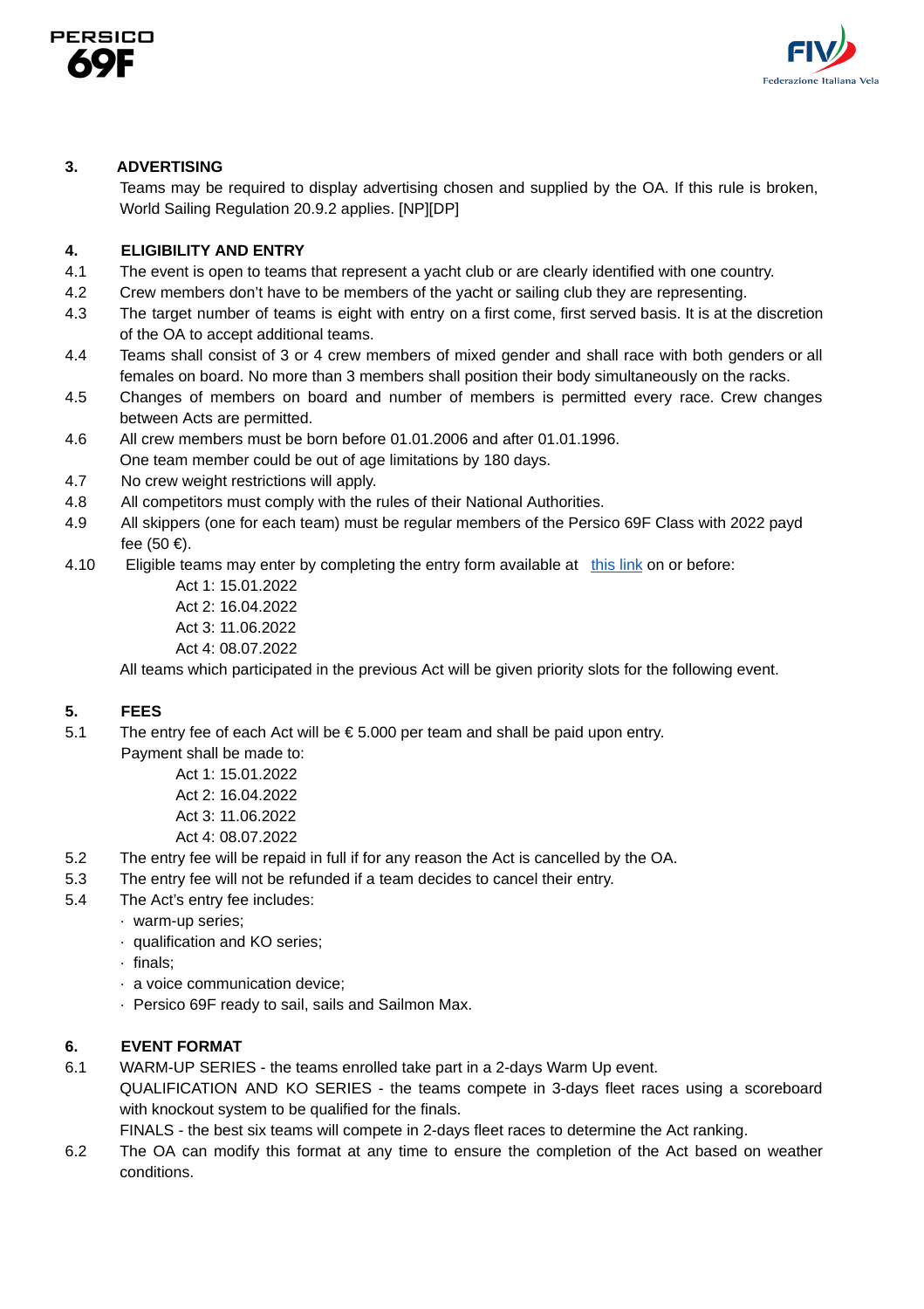



# **7. SCHEDULE AND VENUES**

Act 1: MIAMI (USA)

04-10 february

- 04 05 february: Warm Up
- 06 08 february: Qualification Series and KO Series
- 09 10 february: Finals

Act 2: PORTOROSE (Slovenia)

16-22 may

- $\bullet$  16 17 may: Warm Up
- 18 20 may: Qualification Series and KO Series
- 21 22 may: Finals

Act 3: NEWPORT R.I. (USA)

11-17 july

- $\bullet$  11 12 july: Warm Up
- 13 15 july: Qualification Series and KO Series
- $\bullet$  16 17 july: Finals

# Act 4 - LAKE GARDA - TORBOLE (Italy)

08-14 august

- 08 09 august: Warm Up
- 10 12 august: Qualification Series and KO Series
- 13 14 august: Finals



### **8. MEASUREMENT**

OA may run measurement controls on privately owned sails.

## **9. EVENT RULES**

The Event Rules will be available in [this](https://www.dropbox.com/sh/zt1b9hfhbgn2jii/AAC71D8ZiiHMZ_YNrESMwrXna?dl=0) link before each Act.

### **10. COURSES**

The courses to be sailed will be described in the Event Rules. The courses chosen for the day will be communicated during the daily teams briefing.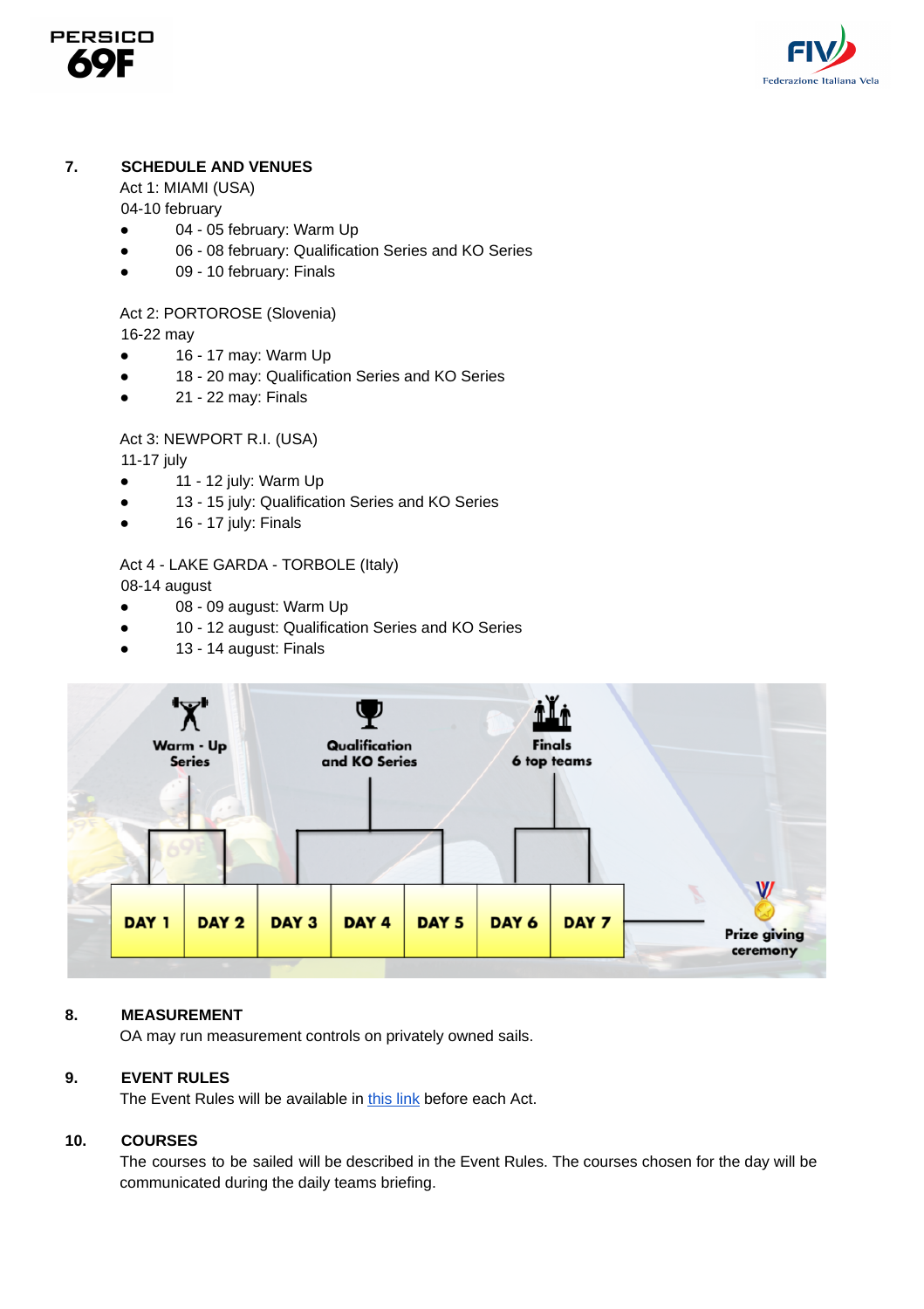



#### **11. PENALTY SYSTEM**

The penalty system will be defined in the Event Rules.

#### **12. SCORING**

- 12.1 Qualifications series and KO score:
	- $\cdot$  1° classified = n° starting teams penalties
	- $\cdot$  2° classified = n° starting teams 1 penalties
	- $\cdot$  3° classified = n° starting teams 2 penalties

· ….

12.2 Ties and ranking definitions will be described in the Event Rules.

#### **13. SUPPORT BOATS**

Coaches ribs are forbidden during the Act. OA will provide a hospitality boat for all coaches.

#### **14. BERTHING AND HAUL-OUT**

Boats will be managed by the teams following the directions of the OA.

#### **15. RADIO COMMUNICATION**

- 15.1 Whilst afloat all teams shall carry a voice communication device provided by the OA.
- 15.2 During the event, the Race Committee, in conjunction with audible warnings and flags, will communicate by voice communication devices provided by the OA.
- 15.3 Except in an emergency, a team that is sailing shall not make voice or data transmissions and shall not receive voice or data communication that is not available to all teams. This restriction also applies to mobile telephones and electronic devices. [NP][DP]

#### **16. PRIZES**

- 16.1 Prizes will be awarded to the three top placed teams in each Act.
- 16.2 Additional prizes may be awarded at the discretion of the OA.
- 16.3 The YFGC overall winner team will be entitled to one voucher for the whole 2023 69F CUP Season (one week/GP, current market value 60.000,00 €); the second classified will be entitled to one voucher for 2 Grand Prix weeks during 2023 69F CUP (current market value 37.000,00 €); the third classified will be entitled to one voucher for 1 Grand Prix week during 2023 69F CUP (current market value 18.500,00 €). Vouchers will be transferable and salable.

### **17. MEDIA & IMAGE RIGHTS WAIVER**

- 17.1 By entering each Act, each team grants to the OA and the sponsors and affiliated companies at no cost the absolute right and permission to use their names, voices, images, likenesses and biographical material, as well as representations of their boats in any media (including television, print and internet).
- 17.2 The OA may ask competitors to install/carry on board electronic devices in order to improve the media coverage of the Act. Teams may be required by the OA to turn on the onboard cameras. If this rule is broken, World Sailing Regulation 20.9.2 applies. [NP][DP]

#### **18. LIABILITY, SAFETY AND INSURANCE**

- 18.1 Competitors participate in the Acts entirely at their own risk and under their personal responsibility.
- 18.2 The OA will not accept any responsibility for any damage that might be caused to persons or things both in water and ashore before, during and after the Acts as a result of the events themselves.
- 18.3 The safety of a boat and its management shall be the sole inescapable responsibility of the sailors.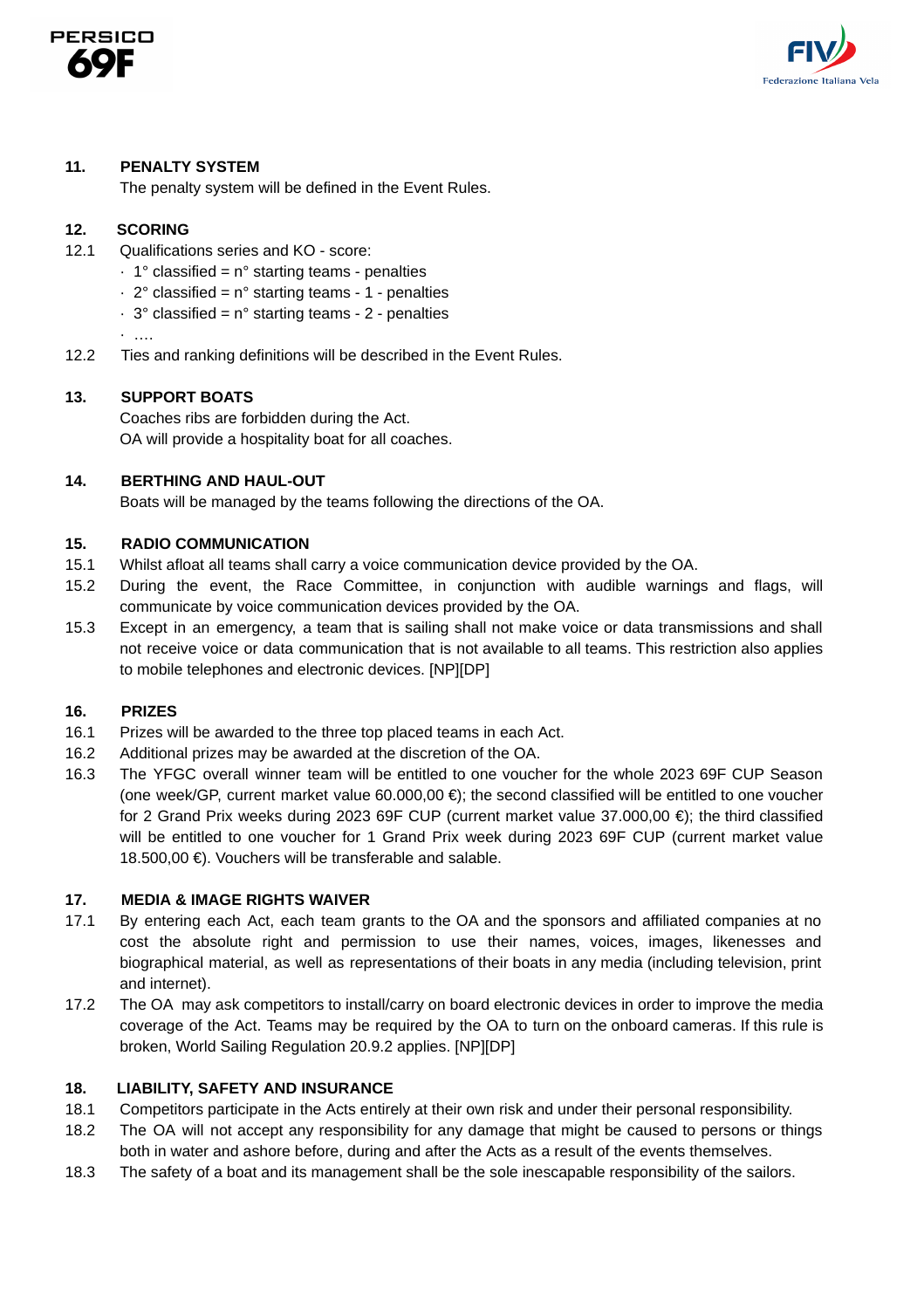



- 18.4 While afloat a team shall carry adequate life-saving equipment, helm and knife (or similar) for all persons on board. Each competitor is individually responsible for wearing a personal flotation device adequate for the conditions. The OA reserves the right to impose other restrictions in the Event Rules.
- 18.5 Each boat will be insured by the OA with third-party liability insurance and All Risk coverage.
- 18.6 Each team will pay the sum of € 2.500,00 as a security (damage deposit) to the OA, which will be returned at the end of the Act, in the absence of damage to the boat/sails/accessories.
- 18.7 The sailors are informed of the fact that the Persico 69F is a boat able to sail in "foiling" mode and therefore suspended on the water at high speed and that this involves greater risks due to the different forces applied. Due to the high speeds that the boat can reach (up to 35 knots), the space between the boat and any other object or obstruction reduces very quickly as compared to traditional boats. Therefore, manoeuvres shall be called adequately in advance. Moreover, on a downind in gusty conditions an increase/decrease in pressure can lead to wide changes in bearing angle (30°- 40°). It is therefore advised to keep an eye not only to possible obstructions straight in front but also accounting for a sharp change in bearing due to a wind shift/intensity change. This type of boat therefore requires a prudent attitude in its operation and requires that the crew is equipped with adequate protective equipment.

#### **19. ENVIRONMENTAL RESPONSIBILITY**

Participants are encouraged to minimize any adverse environmental impact of the sport of sailing. It is part of our mission to raise awareness among regatta participants on the urgent environmental issues affecting the seas.

Recalling the Basic Principle that mentions: "Participants are encouraged to minimize any negative environmental impact of the sport of sailing", we recommend the utmost attention to environmental protection in all moments that accompany the practice of the sport of sailing before, during and after the event. In particular, attention is drawn to RRS 47 - Waste Disposal - which states: "Competitors and support people must not deliberately throw waste into the water. This rule always applies when in the water. The penalty for infringing this rule can be less than disqualification ".

#### **20. FURTHER INFORMATION**

For further event information and charter details, please contact: **Persico 69F Class** - [69fclass@69fsailing.com](mailto:69fclass@69fsailing.com) **Francesco Rubagotti** - francesco.rubagotti[@69fsailing.com](mailto:yfwc@69fsailing.com) **Alex Sastre (USA)** - [alex.sastre@69fsailing.com](mailto:alex.sastre@69fsailing.com)

### **21. COVID-19 PROTOCOL**

21.1 All teams will be fully responsible to comply with the Covid- 19 regulations in force during the training and racing periods in the home country, in the hosting venue and in the traveling. Persico 69F Class and OA also enforce strict measures. The Youth Foiling Gold Cup will be organized in full compliance with the national, regional, Governments and of strict Covid-19 measures. Persico 69F Class is working together with local Sailing Federations and hosting venue relevant authorities to minimize the Covid – 19 procedures. Teams are advised to arrive early enough and to comply with the eventual local Covid-19 restrictions.

#### 21.2 Italy

The sailing race activities must be carried out in accordance with the provisions on combating and containing the spread of Covid-19 issued by the Italian Sailing Federation (FIV) that the OA will activate and to which the participants must abide by under the supervision of the OA.

Any cases of Covid-19 that may be detected during the Act will be reported by the OA to the relevant health bodies in charge.

It is advisable to frequently consult the link below on the Italian Sailing Federation website,